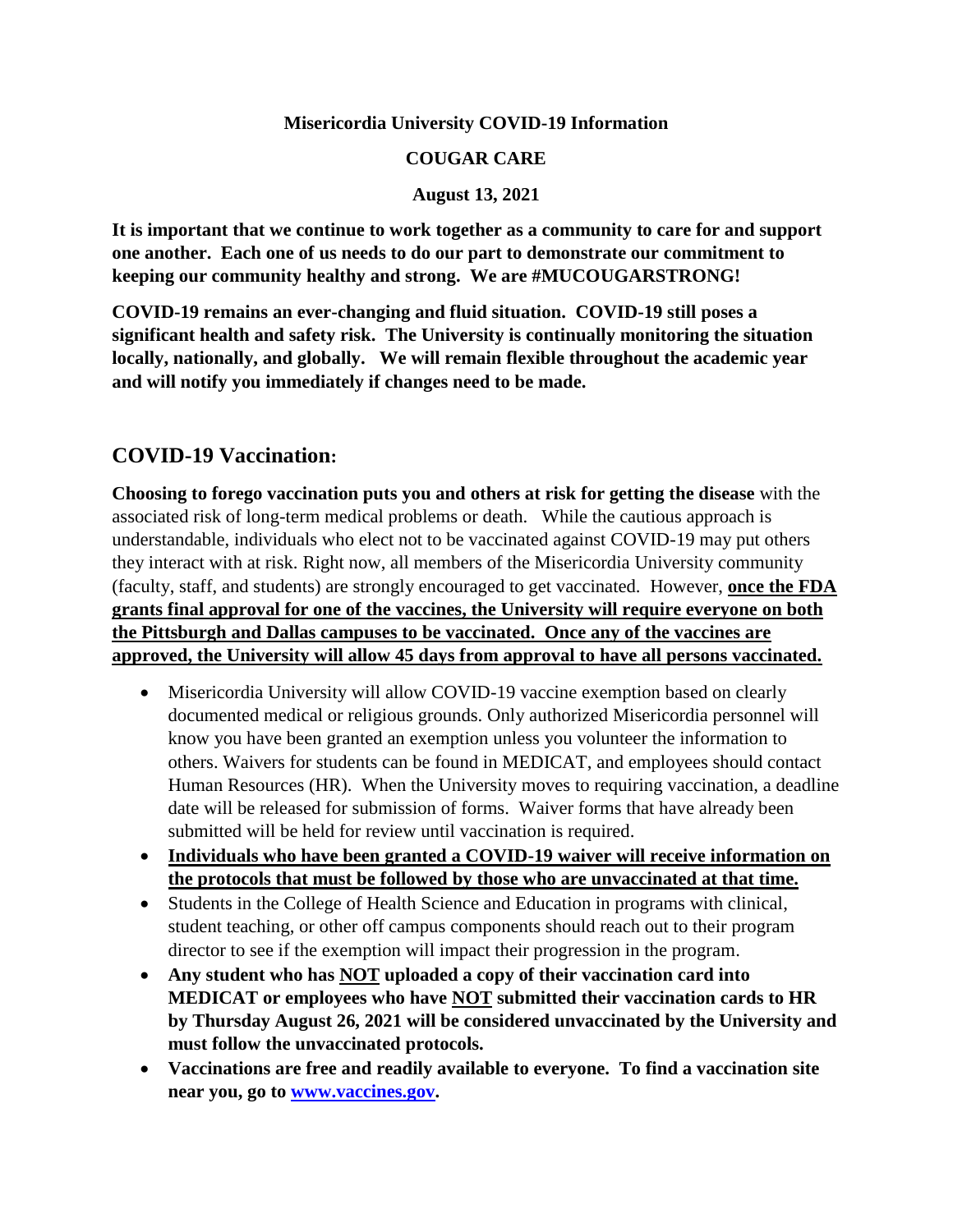- **For students and employees on the Dallas campus, vaccinations can be scheduled through the Health and Wellness Center by calling 570-674-6276. A vaccination clinic is planned for the early part of the Fall 2021 semester.**
- The CDC web site and the University's Health and Wellness Center can provide information on the safety and efficacy of COVID-19 vaccines.

## **Masking**

- Masks will be required for **everyone** (both vaccinated and unvaccinated) **indoors** until further notice, except when you are alone in a private office or room.
- Masking outdoors is not required for anyone at this time.
- **Masks will be required of everyone using Misericordia transportation, including the Passan shuttle, vans, athletic buses, etc.**

#### It is the responsibility of each individual to follow the facial masking requirements.

The University will continue to monitor local, state, and national infection rates and the percentage of vaccinated individuals on campus and will update the community to any changes.

## **Testing:**

#### **If you are not vaccinated, you will be required to undergo frequent COVID-19 surveillance testing.**

#### **Entry Testing:**

- Unvaccinated and not fully vaccinated (2 weeks after final shot of 1 or 2 shot series) students on both the Pittsburgh and Dallas Campuses must provide evidence of a negative PCR test administered within 72 hours of their return to campus by uploading the results into Medicat. Students cannot return to campus until that is done. Resident students must also present a copy of the negative test at check in to gain entrance to their residential living space. Athletes should submit their proof of a negative result to the Athletic Department when they come to preseason. Preseason athletes will not be permitted to move into their residence hall without evidence of a negative PCR test.
- If the PCR test is positive, **DO NOT COME TO CAMPUS.** Complete the symptom tracker in Medicat, and upload your positive test result. A member of the Cougar Care team will notify you with further guidance.

Exemptions:

- Any student who tested positive for COVID-19 after May 31 and is currently free of any symptoms does not need to get tested again prior to the fall semester. Results of the positive COVID-19 test **must** be uploaded into Medicat to meet this exemption. This is consistent with current CDC guidance.
- Fully vaccinated students. This is consistent with current CDC guidance.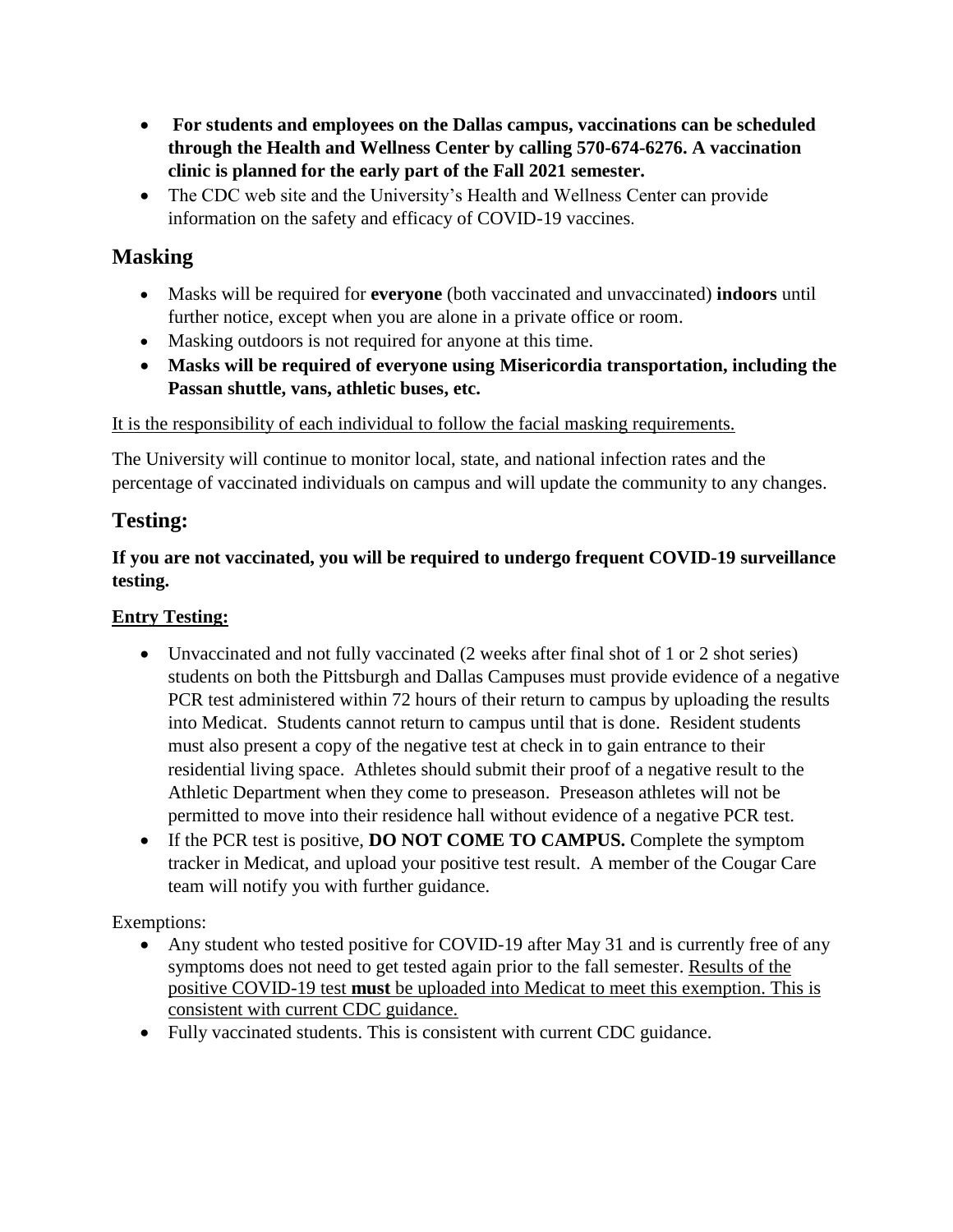#### **Surveillance Testing**:

All **unvaccinated** students and employees who are living, learning, or working on the Dallas campus this semester or accessing any campus building will be required to participate in surveillance testing per CDC guidelines.

Exemptions:

- Fully vaccinated students and employees.
- Students and employees who tested positive after May 31. (All positive COVID-19 tests after May 31 must be uploaded into Medicat to be removed from the testing list.)
- You are working or learning completely online and have no plans to visit the Dallas, PA campus for the duration of the semester.
- You are enrolled in the weekend program.
- You are in isolation.
- You are in quarantine.
- You are a student or employee on our Pittsburgh, PA Campus

Surveillance testing will be conducted Monday and Tuesday each week from 8 am – 1pm in the Henry Student Lounge on a drop-in basis. Unvaccinated or not fully vaccinated residential students and athletes will be tested weekly. All other unvaccinated or not fully vaccinated individuals will receive an email indicating they have been selected for testing that week. No appointment is necessary for testing. Everyone is who is scheduled to participate in surveillance is expected to fulfill this responsibility. Those who fail to test on their scheduled day will immediately be required to submit a rapid/antigen test via the University's Health and Wellness Center within 24 hours of the missed test and also participate in a subsequent surveillance test on the next available testing date. Resident students will not be allowed to remain in their residence hall, and athletes cannot compete until a negative result is received. Continued failure to comply may result in restrictions on any and all in-person campus interactions for students and employees.

#### **Diagnostic Testing**

#### **Anyone with COVID-19-like symptoms vaccinated or not vaccinated should get a diagnostic test.**

- **If you are experiencing COVID-like symptoms or believe you have been exposed to COVID, please complete the Medicat symptom tracker.**
- **Rapid response diagnostic testing** is available for all full-time students on the Dallas campus at the Health and Wellness Center in the Anderson Center who suspect they have COVID-19. Both resident and commuter students can access this service M-F 8:30am-4:30pm. To make an appointment call 570-674-6276. The Medicat symptom tracker must be completed prior to testing.
- Students who feel sick and subsequently test at an off-campus site must complete the symptom tracker in Medicat and upload the off-campus test results into Medicat. It is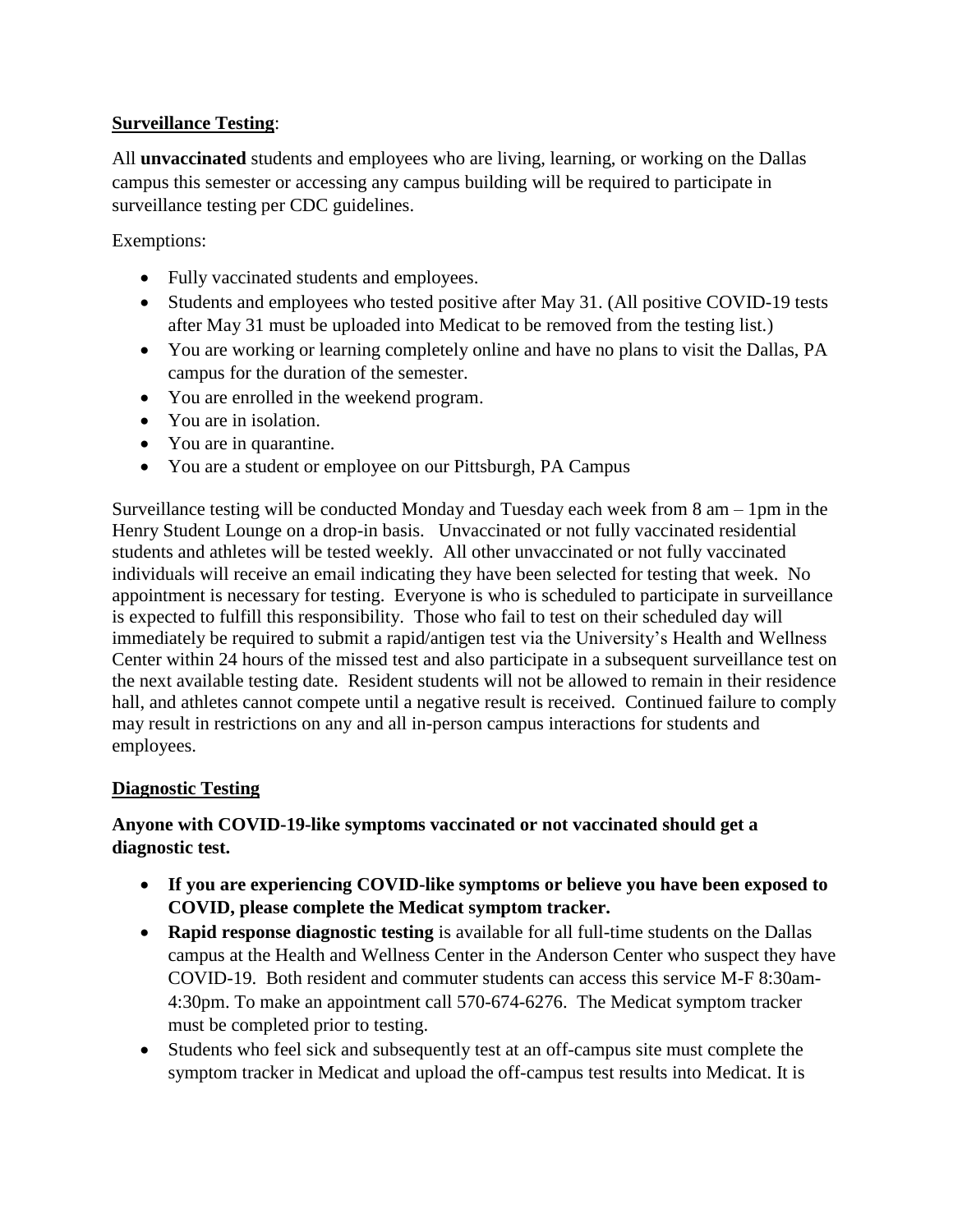imperative that the University knows your status in order to manage the risk of exposure to others.

• Employees should seek medical care by calling their primary care provider PCP and asking to be evaluated for COVID-19. Complete the symptom tracker through Medicat. It is imperative that the University knows to manage the risk of exposure to others.

## **Handwashing:**

Handwashing remains a primary method of reducing exposure to germs and viruses. Wash your hands often with soap and water for at least 20 seconds, especially after you have been in a public place or after blowing your nose. If soap and water are not readily available, use a hand sanitizer that contains at least 60% alcohol. Cover all surfaces on your hands and rub them together until they feel dry. Hand sanitizer stations are available throughout campus. Avoid touching your eyes, nose, and mouth with unwashed hands.

## **Academics:**

The University looks forward to welcoming students back to the in-person classroom without capacity restrictions. **Until further notice, masking is required in all classrooms, labs, and inside study areas at all times.**

#### **Students in clinical placements, internships, and service-learning experiences must follow the requirements of the site.**

Cougar Care will notify the VPAA's office if a student will be out of class, and their faculty will be notified of the absence. Students are responsible to stay in contact with their faculty members and keep up with their academic requirements.

# **Campus Life:**

Campus life is an integral part of the on-campus student experience. The University looks forward to offering rich and diverse programming this semester. In-person activities will return fully with some additional virtual programming for those who are interested. In person participation will follow the University masking policy.

## **Residence Life:**

Students may schedule **early drop off** of their residence hall items on August 17, 18, 19, or 20 through the residence life department. Otherwise, first-year resident students will move in the morning of August  $26<sup>th</sup>$ , and upper- class students can move in on August 28 and 29.

Students will mask inside their residence hall when in the company of others, even in their own room or living space. Masks are required in lounges. When you are alone in a private space, you can remove your mask.

**Only Misericordia students may visit the University residence halls; other guests are not allowed. The only exception to this is early drop off or move-in. Overnight guests are not permitted.**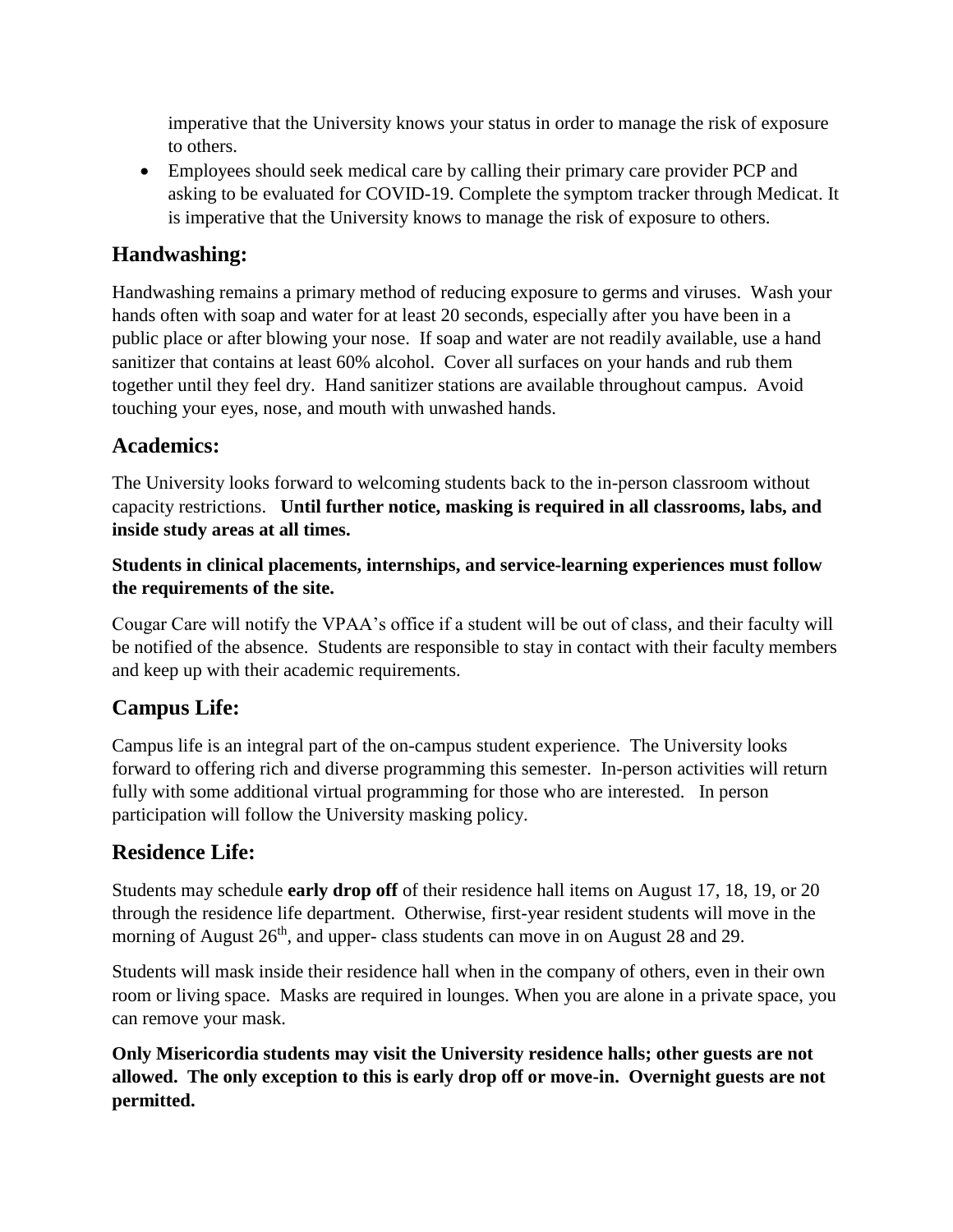The University will continue to monitor local, state, and national infection rates and the percentage of vaccinated individuals in the residence halls and will update the community as to any changes in our policies and procedures.

**Dining:** A reusable "to-go" container for dining room food will be available for those who wish to eat outside or in a private space. The containers can be purchased for \$5 at the cashier. The \$5 can be refunded at the end of the semester if the container is returned. Seating will be available in the Metz Dining Room, Starbucks, and Chick fil A. Masks can be removed while eating or drinking but should be worn once you are done eating.

## **Travel:**

- **Domestic** -The University will permit domestic travel for all authorized business purposes for those who are vaccinated. All who travel for official business must be vaccinated.
- **International** The University will not support any international travel through December 31, 2021. The University will continue to monitor international travel and update this policy as appropriate.
- **University transportation –** Masking is required for everyone unless otherwise directed.

## **Cleaning, Disinfection, and Housekeeping:**

Housekeeping continues to follow CDC protocols for cleaning the campus. All Housekeeping staff are trained in the proper use of cleaning materials. Cleaning chemicals will be available for students and employees for use in their campus space.

# **Symptom Tracking:**

The University will not require daily symptom tracking unless conditions worsen or it is required by government officials. **For now, anyone on any MU campus, vaccinated or not, should report COVID like symptoms using the Medicat symptom tracker. Students,** if you don't feel well, stay home, fill out symptom tracker and someone from the health center will reach out to you and triage/evaluate you. **Employees**, stay at home and contact your PCP for further guidance.

# **Reporting:**

The University requires formal reporting by all Misericordia University faculty, staff, and students who:

- Have COVID -19 like symptoms.
- Have tested positive or are awaiting test results for COVID-19.
- Have been exposed to a confirmed case of COVID-19.

Employees and students must complete the symptom tracker [through Medicat \(click](https://misericordia.medicatconnect.com/status.aspx) here) to make a formal report. Cases will be tracked through Medicat, and a member of the Cougar Care team will contact you to provide guidance.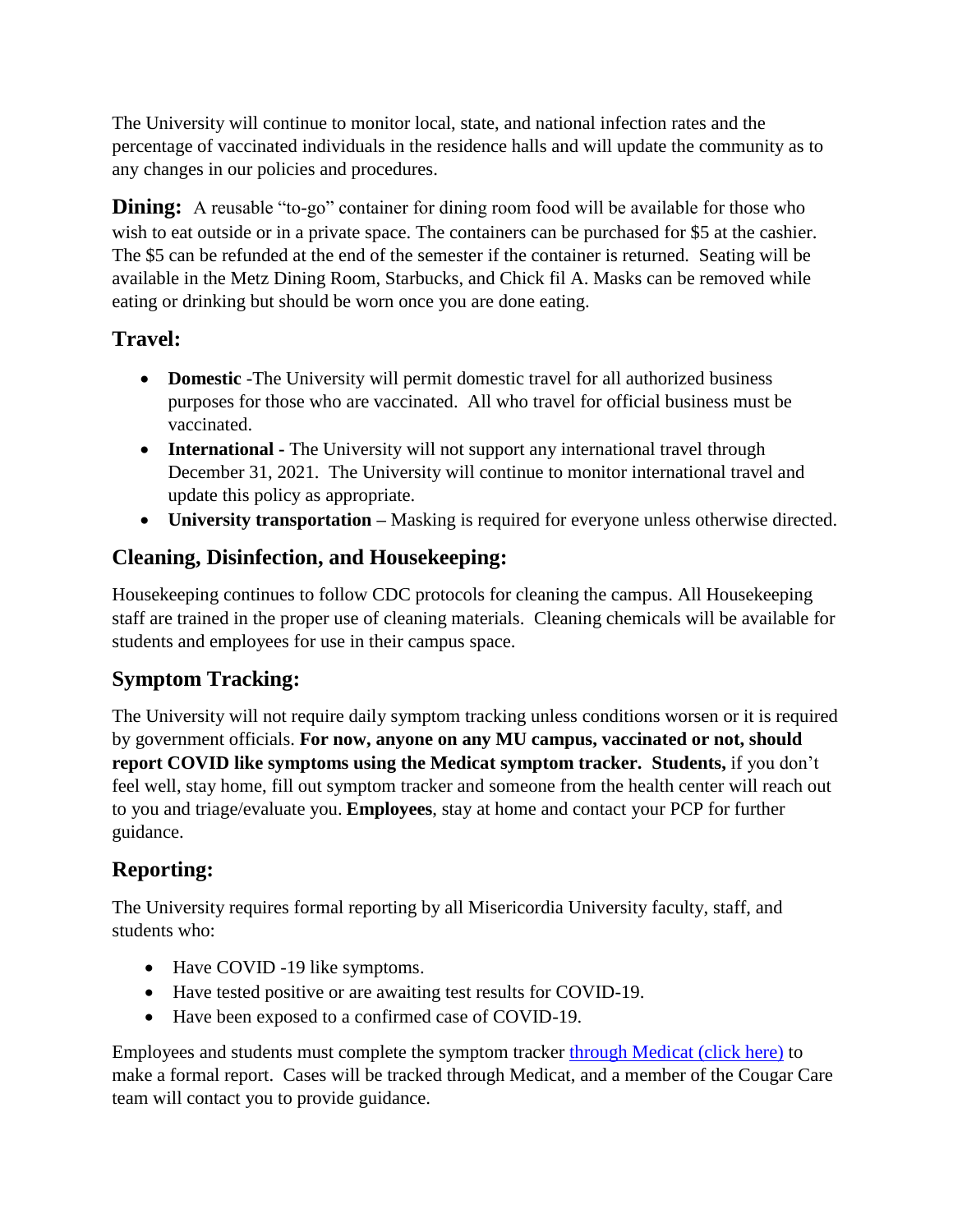### **Quarantine:**

The University continues to follow the CDC quarantine protocols. Quarantine is required for **unvaccinated** students and employees who have been in close contact with someone who has COVID-19.

Close contact means:

- You were within 6 feet of someone who has COVID-19 for a total of 15 minutes or more
- You provided care at home to someone who is sick with COVID-19
- You had direct physical contact with the person (hugged or kissed them)
- You shared eating or drinking utensils
- They sneezed, coughed, or somehow got respiratory droplets on you

All students will be required to quarantine for at least 10 days **off campus**. The University will **not** provide on campus quarantine space to students on the Dallas campus, except in extreme emergencies or circumstances.

We encourage students to return home for their comfort as campus-based quarantine space will be limited when we are operating in a normal or near normal capacity. A member of the Cougar Care team will discuss quarantine options with you and remain in contact with you throughout the quarantine period. Unvaccinated students will not be tested prior to going off campus to quarantine.

Exceptions:

- Fully vaccinated students and employees who do not have any COVID-19 like symptoms. (Symptoms to watch for include fever or chills, cough, fatigue, muscle or body aches, headache, new loss of taste or smell, sore throat, congestion or runny nose, nausea or vomiting and diarrhea.) Per CDC guidelines, vaccinated students who have been exposed must wear a mask in all indoor settings and will be tested 5 days after the exposure.
- People who have tested positive to COVID-19 within the past 3 months and do not have any COVID-19 like symptoms. (see above) Positive test results must be uploaded into Medicat.
- People who develop symptoms again within 3 months of their first bout of COVID-19 may need to be tested again if there is no other cause identified for their symptoms.